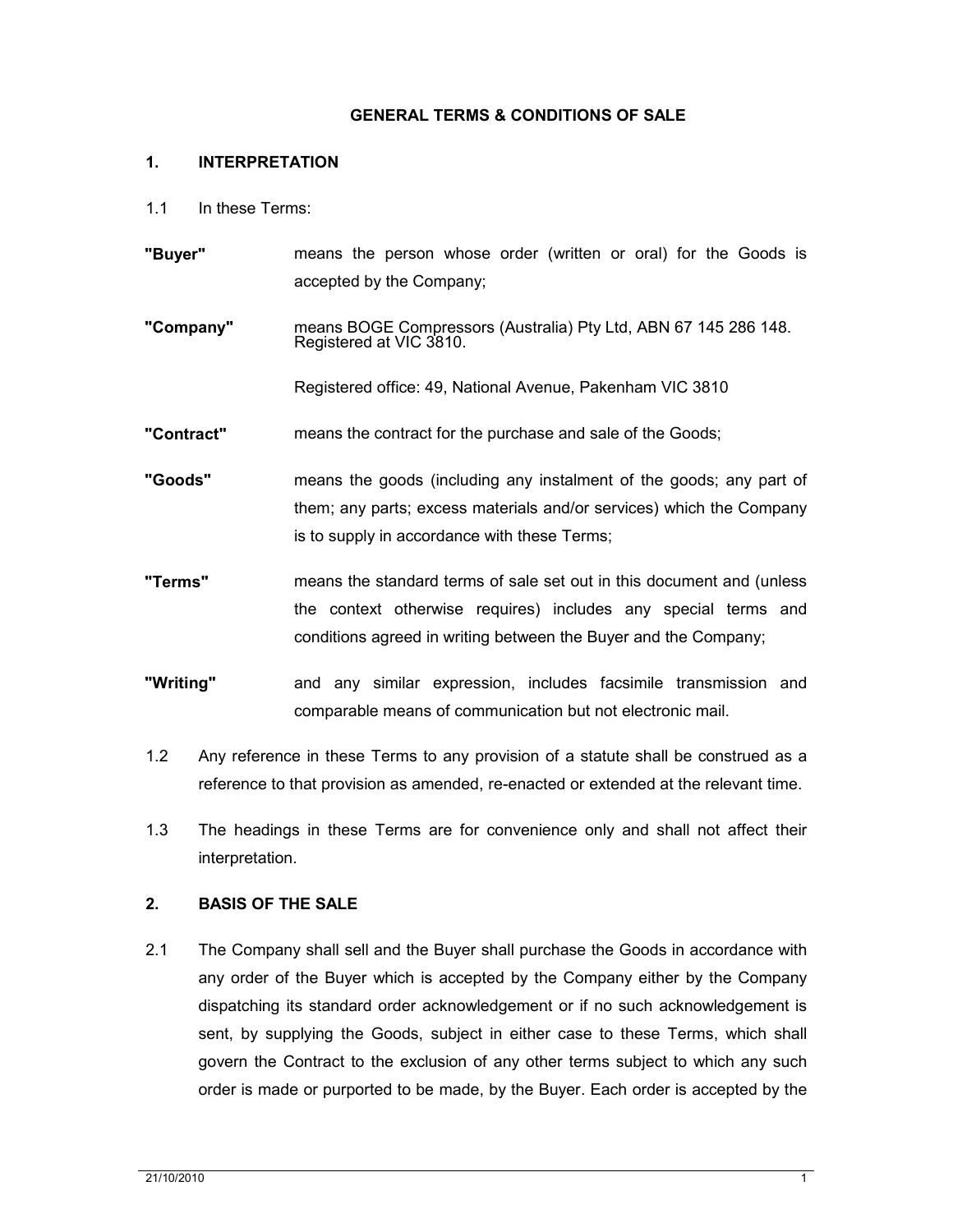Company entirely at its discretion and shall constitute an individual contract between the Company and the Buyer.

- 2.2 No variation to these Terms shall be binding unless signed by a Director of the Company.
- 2.3 The Company's employees or agents are not authorised to make any representations concerning the Goods unless confirmed by the Company in writing and signed by a duly authorised representative of the Company. In entering into the Contract the Buyer acknowledges that it does not rely on any such representations which are not so confirmed but nothing in these Terms affects the liability of either party for fraudulent misrepresentation.

## **3. PRICE OF THE GOODS**

- 3.1 The price of the Goods shall be the Company's quoted price or, where no price has been quoted (or a quoted price is no longer valid), the price listed in the Company's published price list current at the date of delivery of the Goods. All prices quoted are valid for 60 days only or until earlier acceptance by the Buyer, after which time they may be altered by the Company without giving notice to the Buyer.
- 3.2 The Company reserves the right, by giving written notice to the Buyer at any time before delivery, to increase the price of the Goods to reflect any increase in the cost to the Company in the costs of labour, materials or other costs of manufacture such as without limitation, any change in delivery dates, quantities or specifications for the Goods which is requested by the Buyer, or any delay caused by any instructions of the Buyer or failure of the Buyer to give the Company adequate information or instructions. The giving of such notice shall bind both parties to the new price and shall not entitle either party to cancel the contract.
- 3.3 Except as otherwise stated in writing by a duly authorised representative of the Company all prices are given by the Company on an ex works basis, and where the Company agrees to supply any Goods otherwise than at the Company's premises, the Buyer shall be liable to pay the Company's charges for transport, packaging and insurance.
- 3.4 There shall be added to the price for the Goods any value added tax and any other tax or duty relating to the manufacture, transportation, sale or delivery of the Goods (whether initially charged on or payable at a later date by the Buyer to the Company).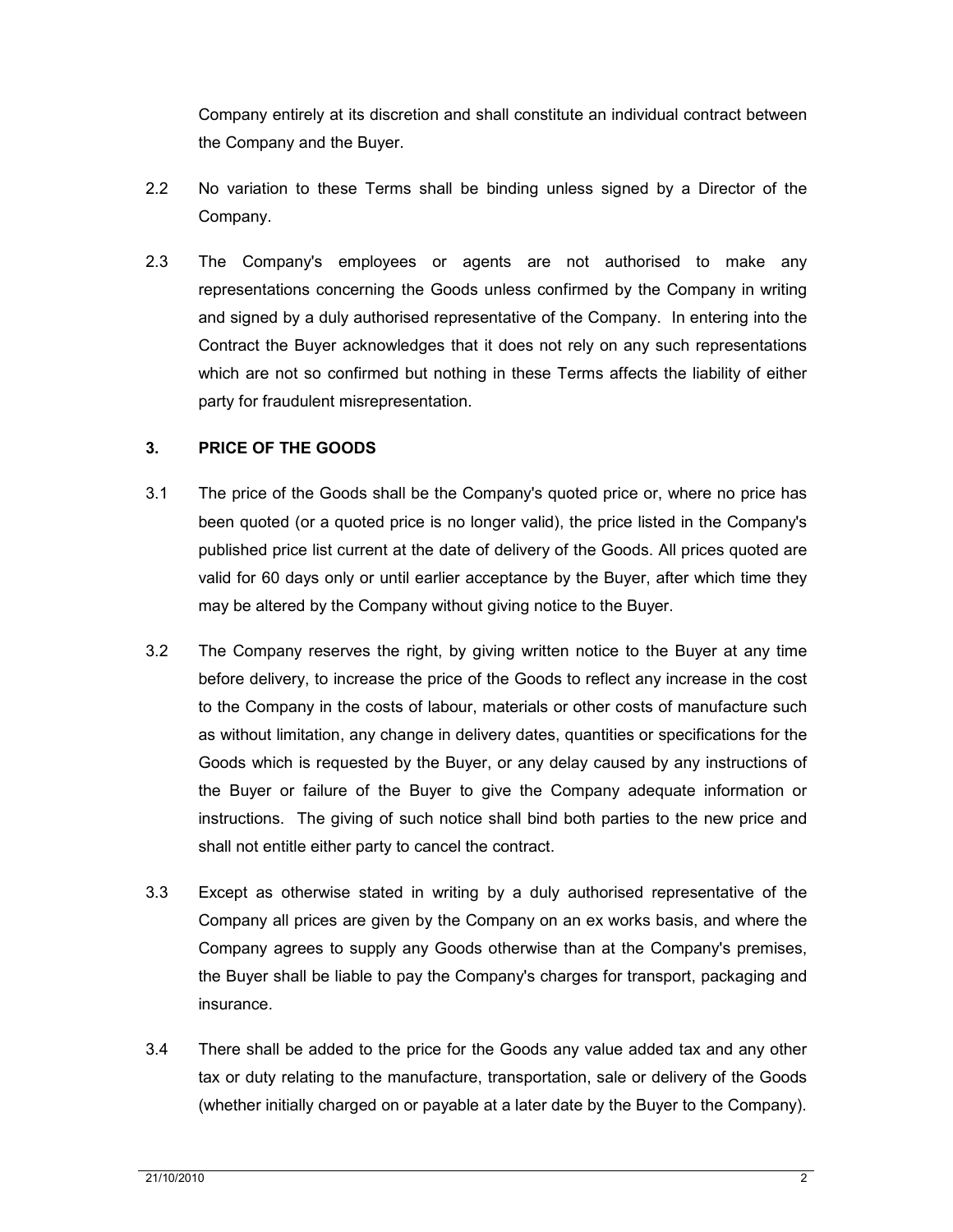3.5 Prices are quoted exclusive of trade or quantity discounts which will only apply to the Contract with prior written agreement of a duly authorised representative of the Company.

## **4. TERMS OF PAYMENT**

- 4.1 If the Company has granted the Buyer credit terms, payment for the Goods shall fall due 30 days after the date of the invoice therefor.
- 4.2 In all other cases, unless expressly agreed otherwise with a duly authorised representative of the Company, payment for the Goods must be received by the Company before supply of the Goods.
- 4.3 Where the Goods are to be delivered in instalments, payment in full for all the Goods shall fall due before the delivery of the first instalment unless expressly agreed otherwise in writing with a duly authorised representative of the Company.
- 4.4 The Buyer shall not be entitled to set off or counterclaim any sums in reduction of sums due under the Contract.

# **5. DELIVERY**

- 5.1 The Company will use its best endeavours to supply the Goods on the date or dates specified in the Contract, but any dates given for supply of the Goods are approximate only and are not guaranteed by the Company. The Company shall not be liable for any delay in delivery of the Goods however caused and any failure of the Company to supply the Goods by a specified date or dates shall not entitle the Buyer to repudiate or cancel the contract. Time for supply shall not be of the essence of the Contract. The Goods may be delivered by the Company in advance of the quoted delivery date upon giving reasonable notice to the Buyer.
- 5.2 Where the Goods are to be supplied in instalments, each delivery shall constitute a separate contract and failure by the Company to deliver any one or more of the instalments in accordance with these Terms or any claim by the Buyer in respect of any one or more instalments shall not entitle the Buyer to treat the Contract as a whole as repudiated.
- 5.3 The Company shall not be liable to the Buyer or be deemed to be in breach of the Contract by reason of any delay in performing, or any failure to perform, any of the Company's obligations in relation to the Goods, if the delay or failure was due to any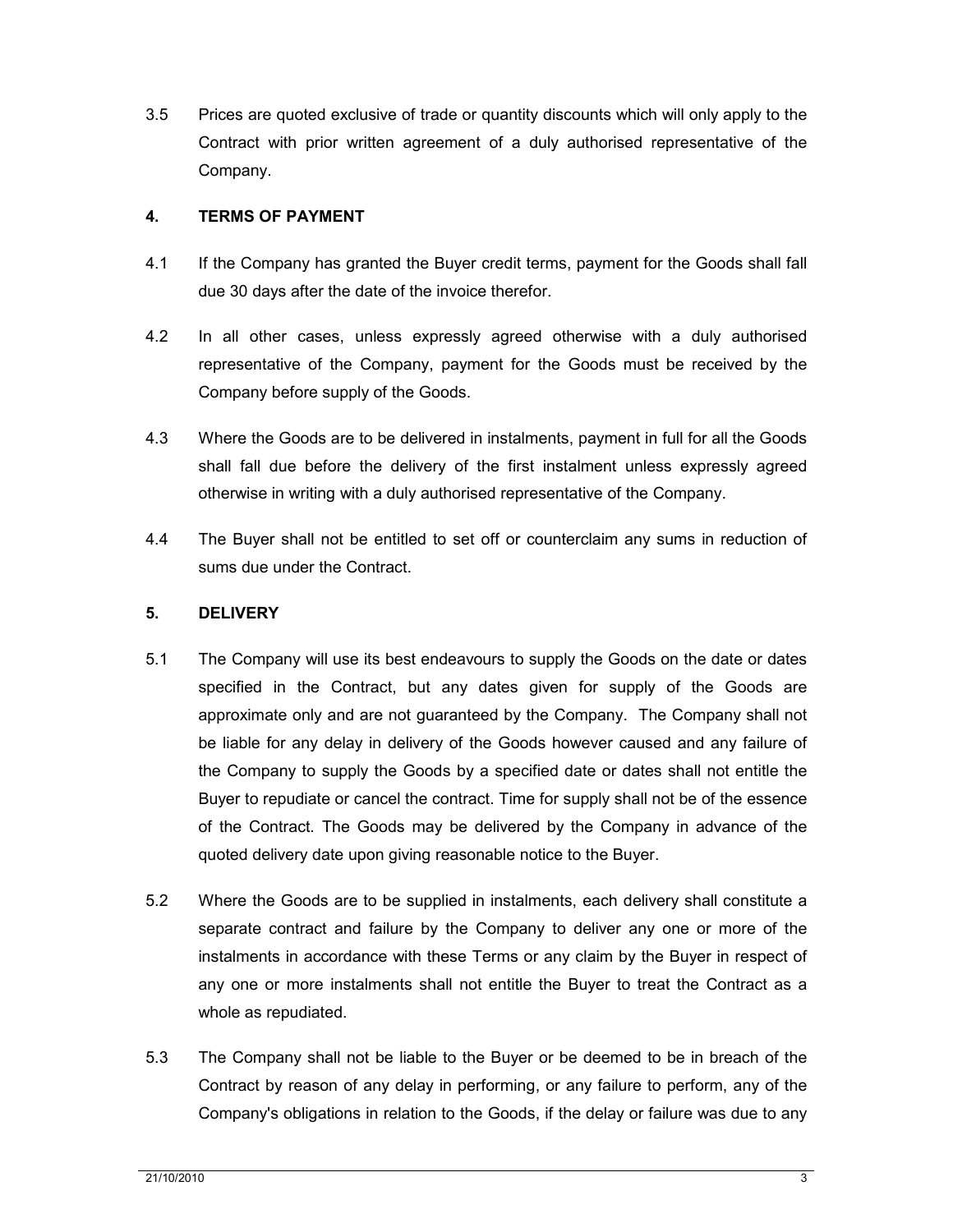cause beyond the Company's reasonable control including by reason of war, invasion, hostilities (whether or not war has been declared) civil war or unrest rebellion, insurrection or military or usurped power, or by any acts of foreign governments, or by reason or statute, rules or requests issued by any government department or other duly constituted authority, or strikes, lock-outs, breakdown of plant, difficulties in obtaining raw materials, labour, fuel or parts of machinery, power failure, or breakdown in machinery beyond the Company's control. In the event of a supply of Goods being delayed for a period of six months or more from the said date or dates referred to in clause 5.1 by any of the reasons stated above, either party may terminate the Contract by notice in writing to the other.

- 5.4 Supply shall be deemed to take place either:
	- 5.4.1 upon the physical handing over by the Company of the Goods to the Buyer or his designated carrier or agent;
	- 5.4.2 upon consignment of the Goods by the Company to the Post Office at the request of the Buyer for delivery in the normal course of post;
	- 5.4.3 upon the removal of the Goods from the Company's premises where the Company has, at the request of the Buyer, agreed to transport the Goods by its own transport or by carrier designated by the Company;
	- 5.4.4 where no Goods, products or equipment form part of the Contract, upon the commencement of repair, maintenance, installation work and/or the provision of other services by the Company; or
	- 5.4.5 upon despatch of the Goods to storage facilities either at the request of the Buyer or due to his failure or refusal to accept delivery.
- 5.5 If the Buyer fails to take delivery of the goods or fails to give the Company adequate delivery instructions at the time stated for delivery (otherwise than by reason of any cause beyond the Buyer's reasonable control or by reason of the Company's fault) then, without prejudice to any other right or remedy available to the Company, the Company may:
	- 5.5.1 store the Goods until actual delivery ands charge the Buyer for the reasonable costs (including insurance) or storage;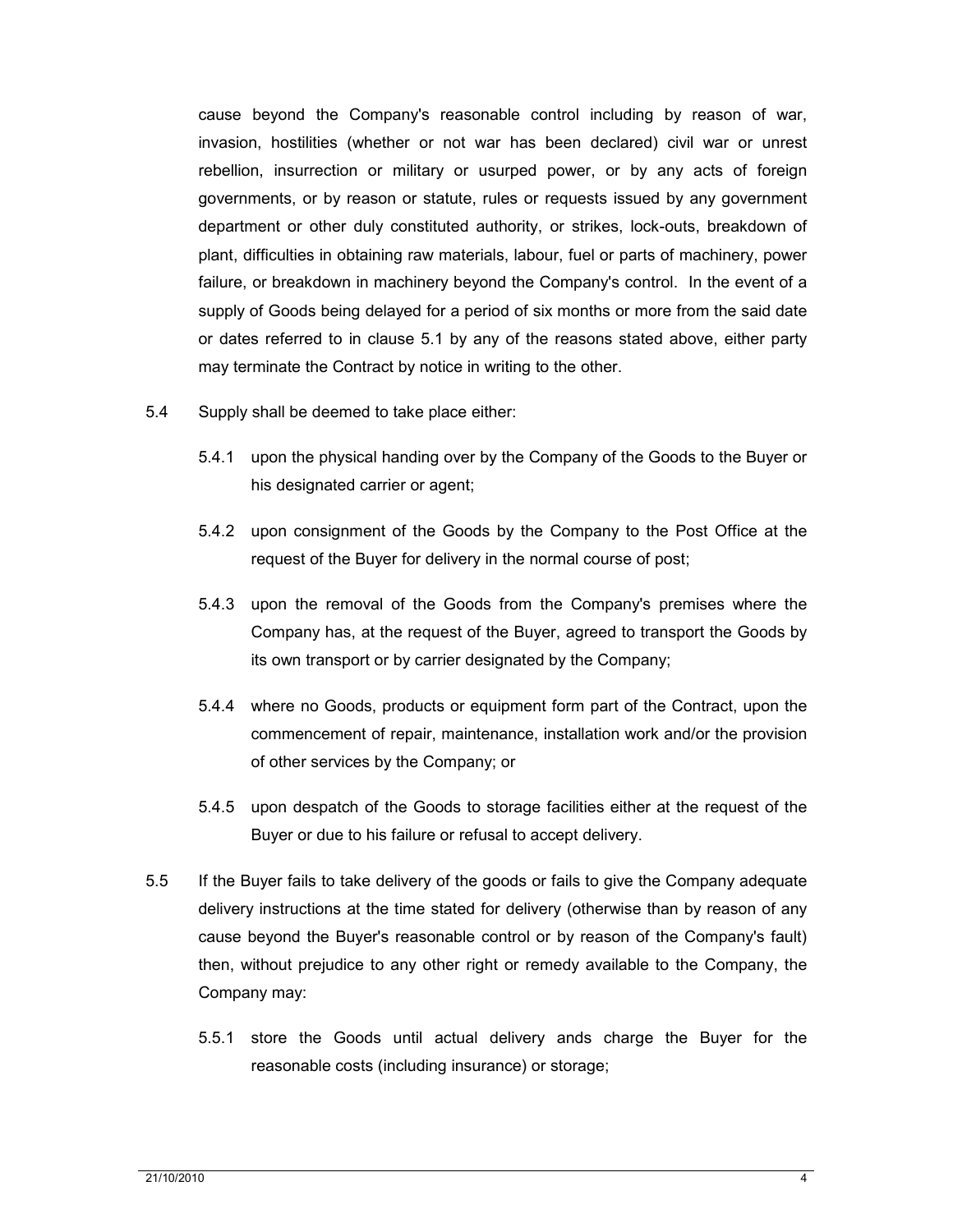- 5.5.2 storage and insurance of the Goods shall be at the Buyer's risk and expense; or
- 5.5.3 if the Buyer fails to take delivery of the Goods within fourteen days of notification that they are ready for delivery the Company shall have the right to sell, dispose of or otherwise deal with the Goods and the Buyer shall be liable to the Company for all loss (including loss of profits) or damage which the Company shall suffer in consequence of the Buyer's failure to take supply of the Goods or of such sale.
- 5.6 Non-delivery of the Goods shall be notified to the Company within seven days of the date of delivery indicated by the Company.
- 5.7 The Company and (where relevant) the carriers must be notified within three days of delivery of any damage or shortage and the Buyer must retain for inspection any damaged Goods and packaging.
- 5.8 The Company shall incur no liability whatsoever in the event of failure by the Buyer to notify the Company within the time limit specified in clause 5.7 above of nonsupply, damage or shortage as above.

## **6. RISK AND PROPERTY**

- 6.1 Risk of damage to or loss of the Goods shall pass to the Buyer:
	- 6.1.1 in the case of Goods to be delivered at the Company's premises at the time when the Company notifies the Buyer that the Goods are available for collection; or
	- 6.1.2 in the case of the Goods to be delivered otherwise than at the Company's premises, at the time of delivery as specified in clause 5.4 above or, if the Buyer wrongfully fails to take delivery of the Goods, the time when the Company has tendered delivery of the Goods.
- 6.2 Notwithstanding delivery and the passing or risk in the Goods, or any other provision of these Terms, the property in the Goods shall not pass to the Buyer until the Company has received in cash or cleared funds payment in full of:
	- 6.2.1 the price of the Goods; and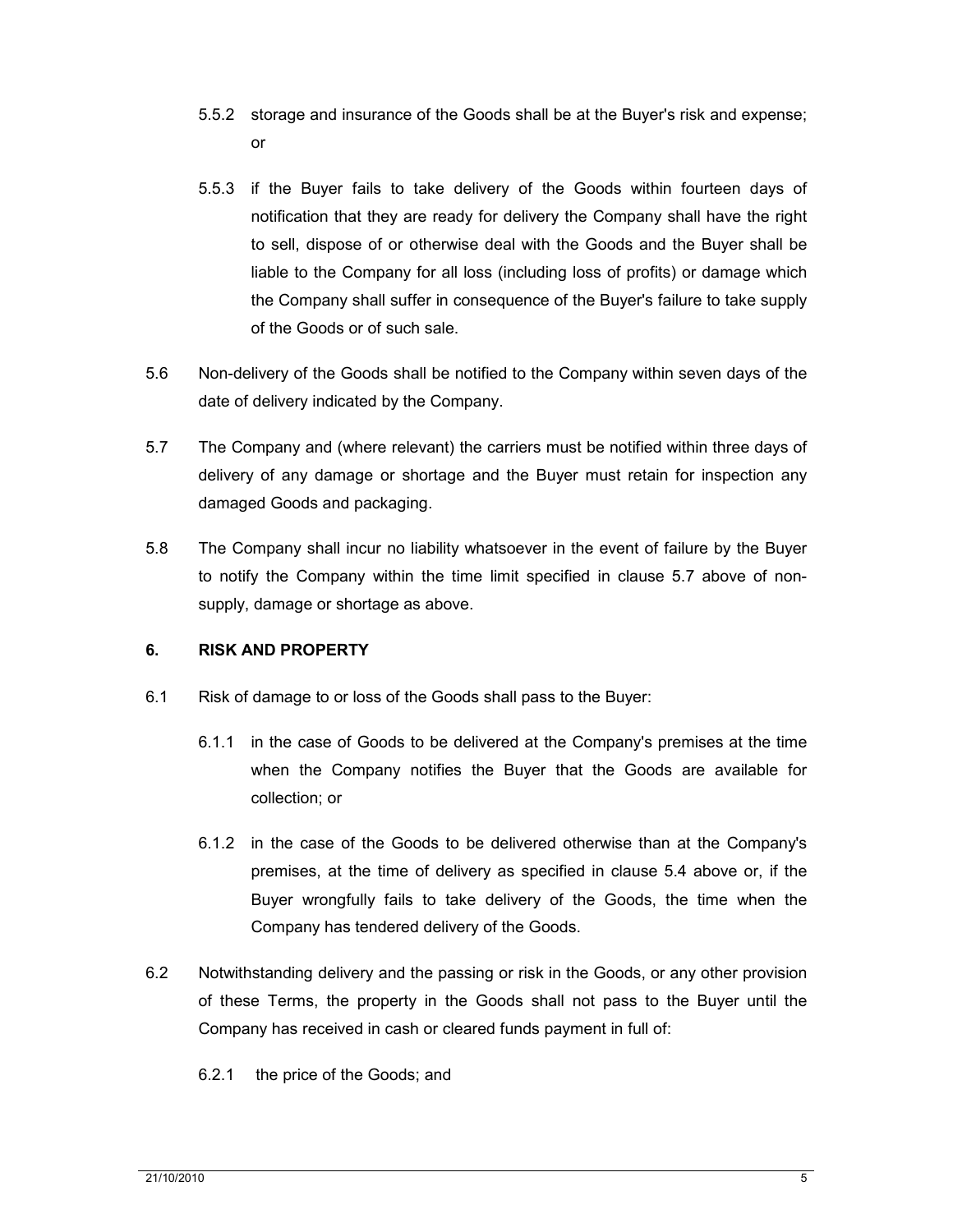- 6.2.2 the price of all other goods and services agreed to be sold or supplied by the Company to the Buyer for which payment is then due.
- 6.3 Until such time as the property in the Goods passes to the Buyer, the Buyer shall hold the Goods as the Company's fiduciary agent and bailee, and shall keep the Goods separate from those of the Buyer and third parties and properly stored, protected and insured and identified as the Company's property, but the Buyer may resell or use the Goods in the ordinary course of business at full market value and that any such sale shall be a sale of the Company's property on the Buyer's own behalf and the Buyer shall deal as principal when making such a sale.
- 6.4 Until such time as the property in the Goods passes to the Buyer, (and provided that the Goods are still in existence and have not been resold), the Company shall be entitled at any time to require the Buyer to deliver up the Goods to the Company. The Buyer grants the Company, its agents and employees an irrevocable licence at any time to enter any premises where the Goods or may be stored in order to inspect them, and/or to ensure that the Buyer is complying with its obligations in clause 6.3 or, where the Buyer's right to possession has terminated to recover them.
- 6.5 The Company shall be entitled to recover payment for the Goods notwithstanding that ownership of any of the goods has not passed from the Company.
- 6.6 The Buyer shall not be entitled to pledge or in any way charge by way of security for any indebtedness any of the Goods which remain the property of the Company, but if the Buyer does so all moneys owing by the Buyer to the Company shall (without limiting any other right or remedy of the Company) forthwith become due and payable.
- 6.7 In the event of certain Goods having been paid for by the Buyer and other Goods not having been so paid for the onus of proof shall be on the Buyer to show that any Goods remaining in its possession are Goods for which the Company has been paid.
- 6.8 Where the Company is unable to determine whether any Goods are the goods in respect of which the Buyer's right to possession has terminated, the Buyer shall be deemed to have sold all goods of the kind sold by the Company to the Buyer in the order in which they were invoiced to the Buyer.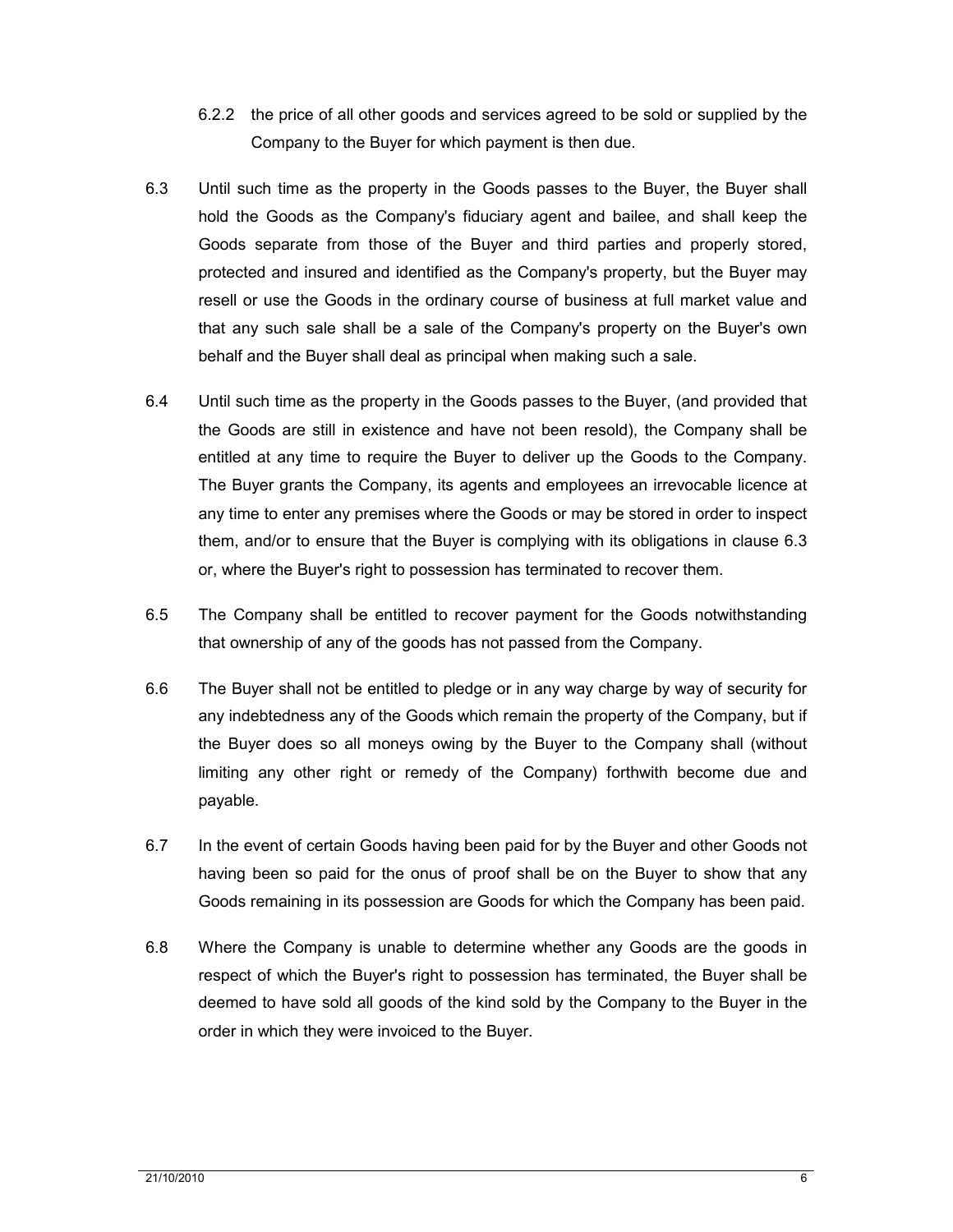## **7. ACCEPTANCE**

- 7.1 If the Buyer accepts any of the Goods supplied, the Buyer shall be deemed to have accepted them all, and shall not be entitled to reject any other Goods which constitute part of that same supply.
- 7.2 If the Goods are supplied at the same time as Goods of a different description, the Buyer shall be entitled to accept the Goods of one description and reject Goods of a different description, but not to reject the entire consignment.
- 7.3 The Buyer undertakes to examine the Goods immediately upon receipt, and if the Buyer does not notify any defect to the Company within seven days of supply, the Buyer shall be deemed to have accepted them.
- 7.4 Supply of the Goods by the Buyer to a third party constitutes acceptance of them by the Buyer.
- 7.5 The Buyer shall be deemed to have accepted the Goods if the Buyer seeks or agrees to have any defects in the Goods repaired.

## **8. WARRANTIES AND LIABILITY**

- 8.1 Subject to the following provisions, the Company warrants that the Goods will correspond with their specification at the time of delivery and will be free from defects in materials and workmanship at the time of delivery and that any services will be provided using reasonable care and skill.
- 8.2 The above warranty is given by the Company subject to the following conditions:
	- 8.2.1 the Company shall be under no liability in respect of any defect in the Goods arising from any drawing, design or specification supplied by the Buyer;
	- 8.2.2 the Company shall be under no liability in respect of any defect in the Goods which is not notified to the Company within two months of the delivery of the Goods to the Buyer, or which is so slight that it would be unreasonable for the Buyer to reject or claim damage in respect of that defect;
	- 8.2.3 The Company shall be under no liability in respect of any defect arising from fair wear and tear, wilful damage, negligence, abnormal working conditions, failure to follow the Company's instructions, misuse or alteration or repair of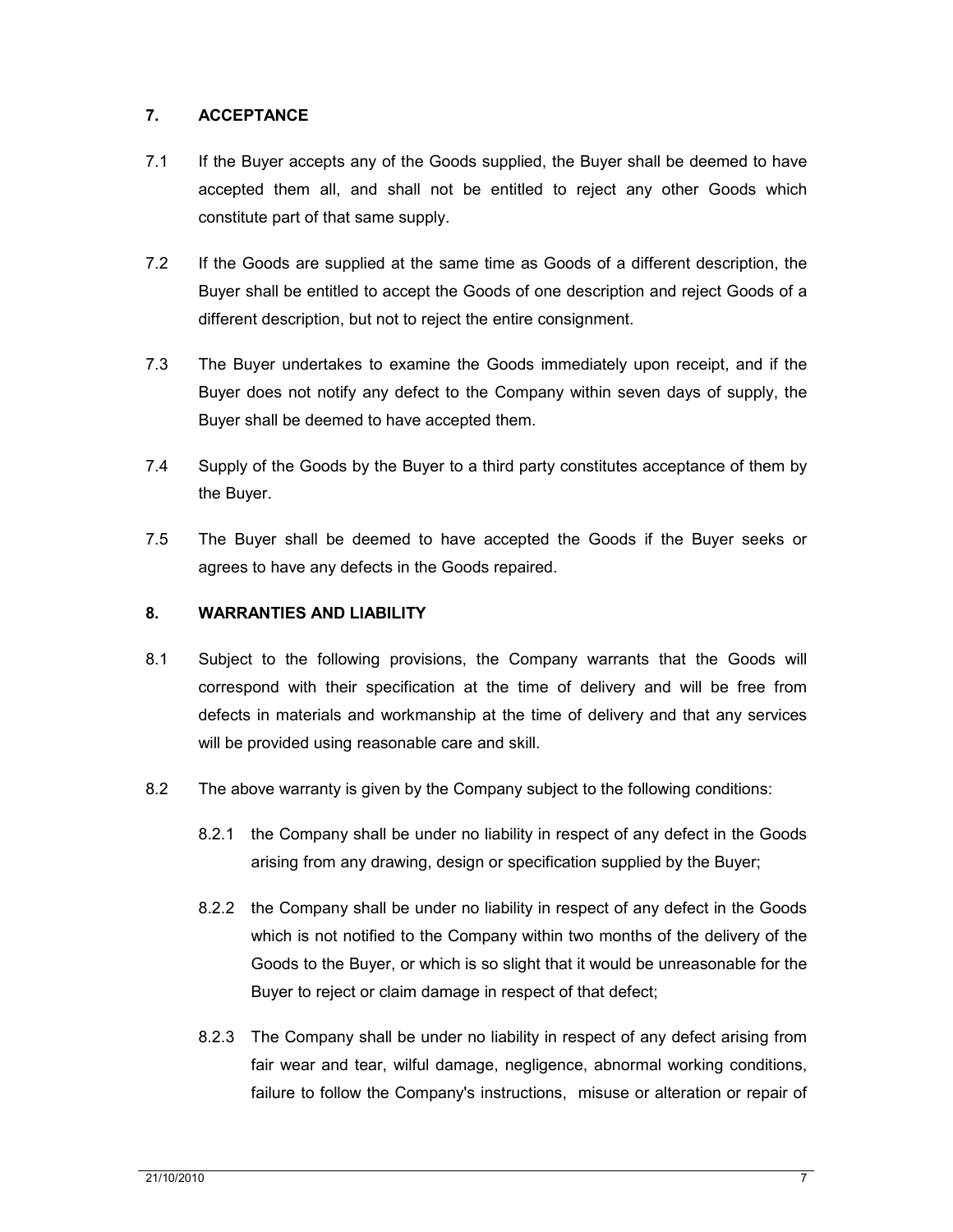the Goods without the Company's approval and the Buyer shall not be entitled to reject the Goods and the Company shall have no liability for such defects or failure, and the Buyer shall be bound to pay the price as if the Goods had been delivered in accordance with the Contract;

- 8.2.4 the Company shall be under no liability if the total price for the Goods has not been paid by the due date for payment;
- 8.2.5 the above warranty given by the Company to the Buyer does not extend to parts, materials or equipment not manufactured by the Company, in respect of which the Buyer shall only be entitled to the benefit of any such warranty or guarantee as is given by the manufacturer to the Company;
- 8.2.6 the Company shall be under no liability in respect of the fitness of the Goods for their purpose unless that purpose is one for which the Company commonly supplies the Goods or is specified in the Contract; and
- 8.3 Subject as expressly provided in these Terms, all warranties, conditions or other terms implied by statute or common law are excluded to the fullest extent permitted by law.
- 8.4 Where any valid claim in respect of any of the Goods which is based on any defect in the quality of condition of the Goods or their failure to meet specification is notified to the Company in accordance with these Terms, the Company shall be entitled to replace the Goods (or the part in question) free of charge or, at the Company's sole discretion, refund to the Buyer the price of the Goods (or a proportionate part of the price), but the Company shall have no further liability to the Buyer.
- 8.5 Except in respect of death or personal injury caused by the Company's negligence, the Company shall not be liable to the Buyer by reason of any representation (unless fraudulent), or any implied warranty, condition or other term, or any duty at common law, or under the express term of the Contract, for loss of profit or for any indirect, special or consequential loss or damage, costs, expenses or other claims for compensation whatsoever (whether caused by the negligence of the Company, its employees or agents or otherwise) which arise out of or in connection with the supply of the Goods (including any delay in supplying or any failure to supply the Goods in accordance with the Contract or at all) or their use or resale by the Buyer, and the entire liability of the Company under or in connection with the Contract shall not exceed the price of the Goods, except as expressly provided in these Terms.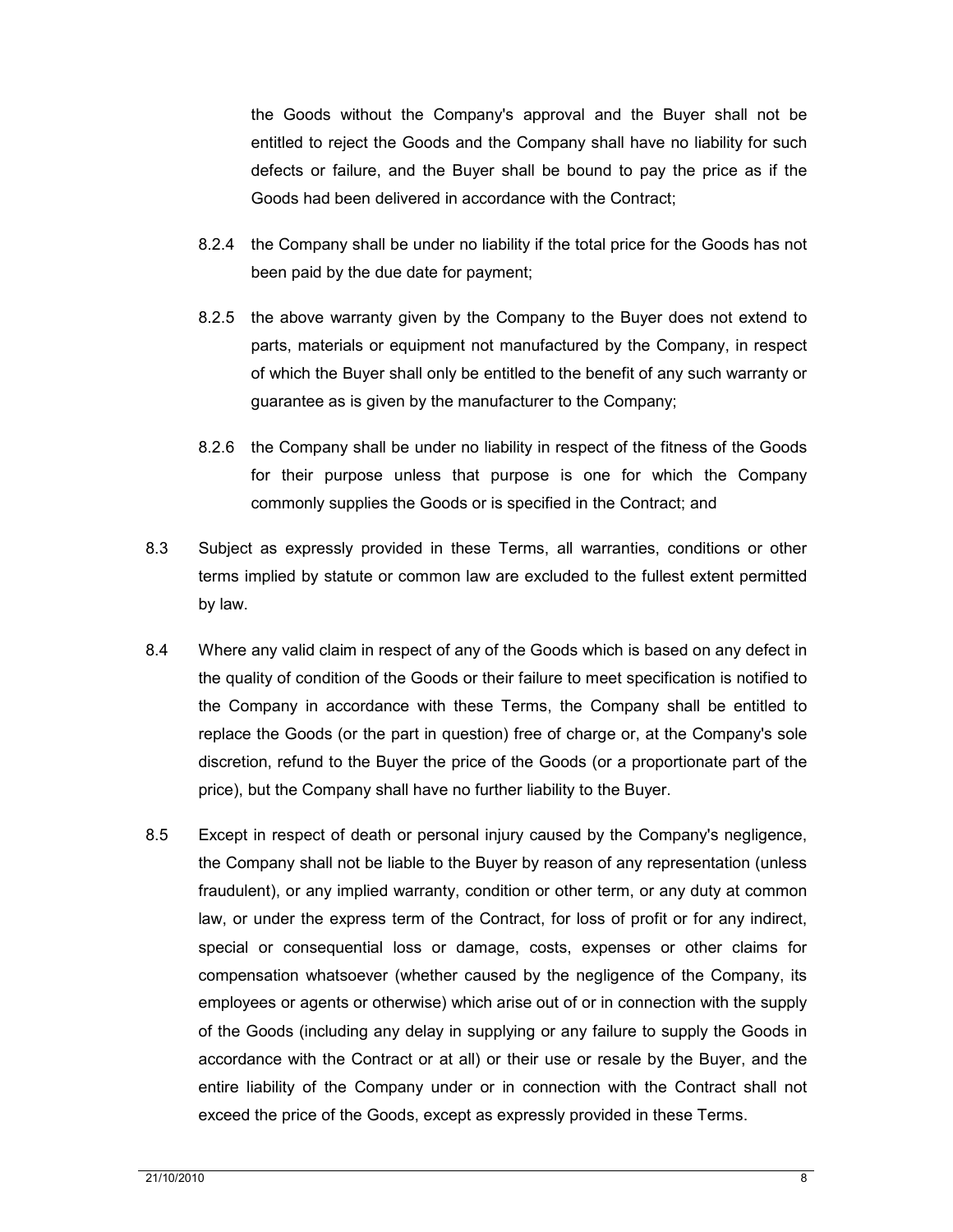### **9. DESIGN AND SPECIFICATION**

- 9.1 Drawings, weights, dimensions, specifications and other descriptive information supplied by the Buyer, whether written or verbal, are warranted by the Buyer to be in all respects accurate, complete and suitable for the Buyer's requirements.
- 9.2 Drawings, weights, dimensions, shipping specifications and other descriptive matters produced by the Company are approximate and are not intended to be binding upon the Company, unless specified otherwise in the contract.
- 9.3 The Company reserves the right to alter the specification of any Goods without prior reference to the Buyer, PROVIDED THAT the Goods comply substantially in all other known respects with the Buyer's requirements.

### **10. TESTS AND PERFORMANCE**

- 10.1 If the Buyer has agreed with the Company that the Goods shall be tested, the Buyer shall be liable to pay the Company the costs of those tests.
- 10.2 If the Buyer has requested that it be present and/or represented as such tests, the Company shall give the Buyer seven days' notice of the time and place of the tests. Should the Buyer fail to attend, the tests will proceed in the absence of the Buyer and shall be deemed to have been performed in the Buyer's presence.
- 10.3 If the Goods fail to fulfil any estimated performance figures agreed between the Company and the Buyer, the Buyer shall permit the Company reasonable time to work upon the Goods in order to improve the performance figures to a satisfactory level.

#### **11. SAMPLES AND RETURNS**

- 11.1 Any samples supplied by the Company to the Buyer must be returned carriage paid, in substantially the same condition as they had been when supplied, within one calendar month of supply, or the Buyer will be liable to pay the Company the full price of those samples.
- 11.2 Return of any Goods sent in accordance with the Buyer's order cannot be accepted unless the Company has agreed in writing to accept their return. It is a requirement that the Goods be insured and carefully packed by the Buyer.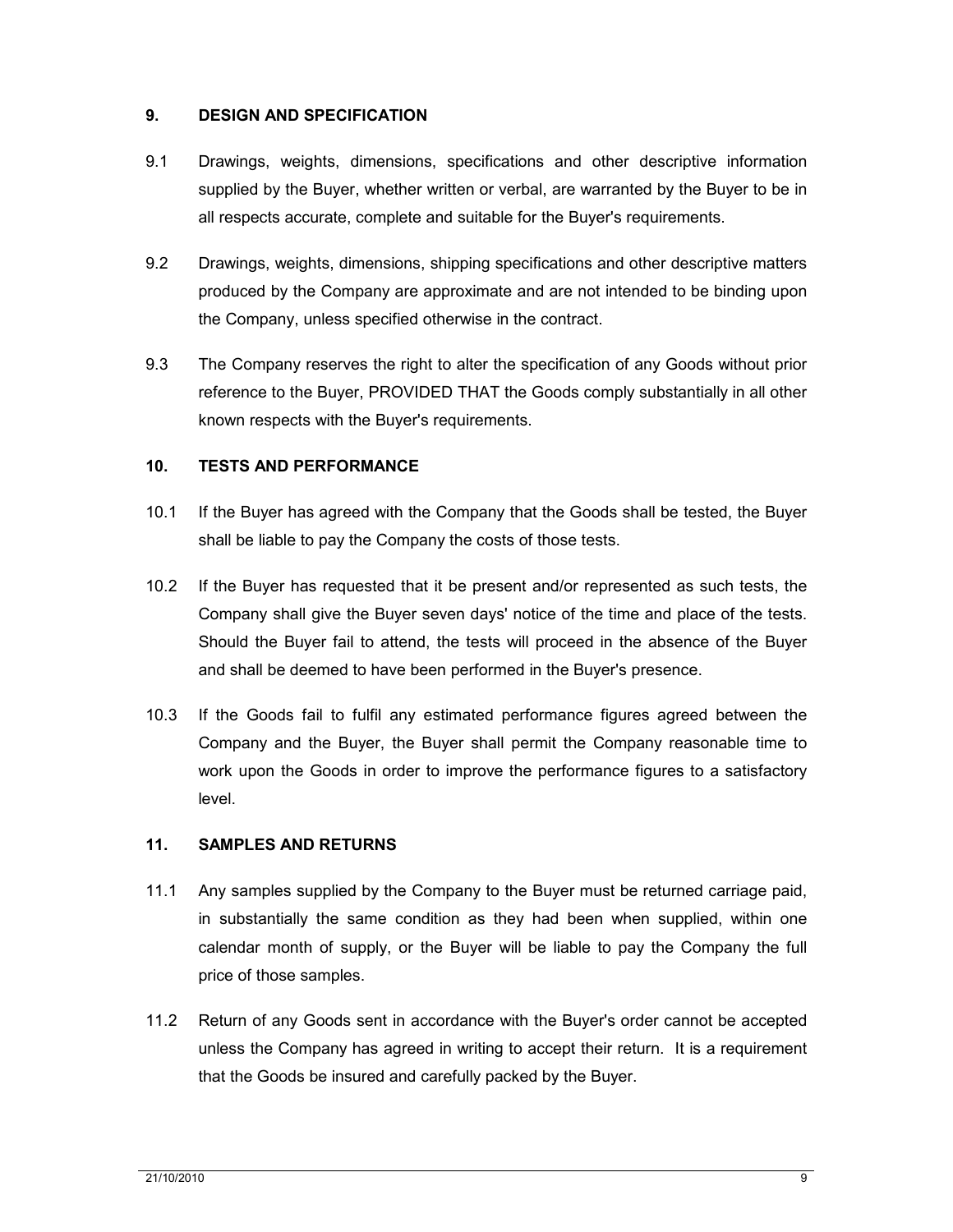### **12. BUYER'S MATERIALS AND PROPERTY**

- 12.1 The Company undertakes work in accordance with the Buyer's own materials or property on the express understanding that, unless otherwise agreed in writing by a duly authorised representative of the Company, while the Company will endeavour to avoid such, it shall not be liable for any damage to such materials, property and plaster work, brickwork, buildings etc caused by the work howsoever arising.
- 12.2 The Buyer is responsible for insuring its materials or property against all risks while in the possession, power or control of the Company and the Company shall not be liable for loss or damage to such during such time.

### **13. INTELLECTUAL PROPERTY**

The Buyer shall indemnify the Company against all actions costs (including the cost of defending any legal proceedings), claims, proceedings, accounts and damages in respect of any infringement of any copyright, design right, trade mark, patent or any other industrial or intellectual property rights resulting from compliance by the Company with the Buyer's instructions, whether express or implied.

## **14. DEFAULT OR INSOLVENCY OF BUYER**

- 14.1 This clause 14 applies if:
	- 14.1.1 the Buyer fails to make any payment on the due date; or
	- 14.1.2 the Buyer makes any voluntary arrangement with its creditors or (being an individual or firm) becomes bankrupt or (being a company) becomes subject to an administration order or goes into liquidation (otherwise than for the purposes of amalgamation or reconstruction) or a resolution is passed or a petition presented for the winding up of the Buyer; or
	- 14.1.3 an encumbrancer takes possession, or a receiver is appointed, of any of the property or assets of the Buyer; or
	- 14.1.4 the Buyer ceases, or threatens to cease, to carry on business; or
	- 14.1.5 the Buyer encumbers or in any way charges any of the Goods; or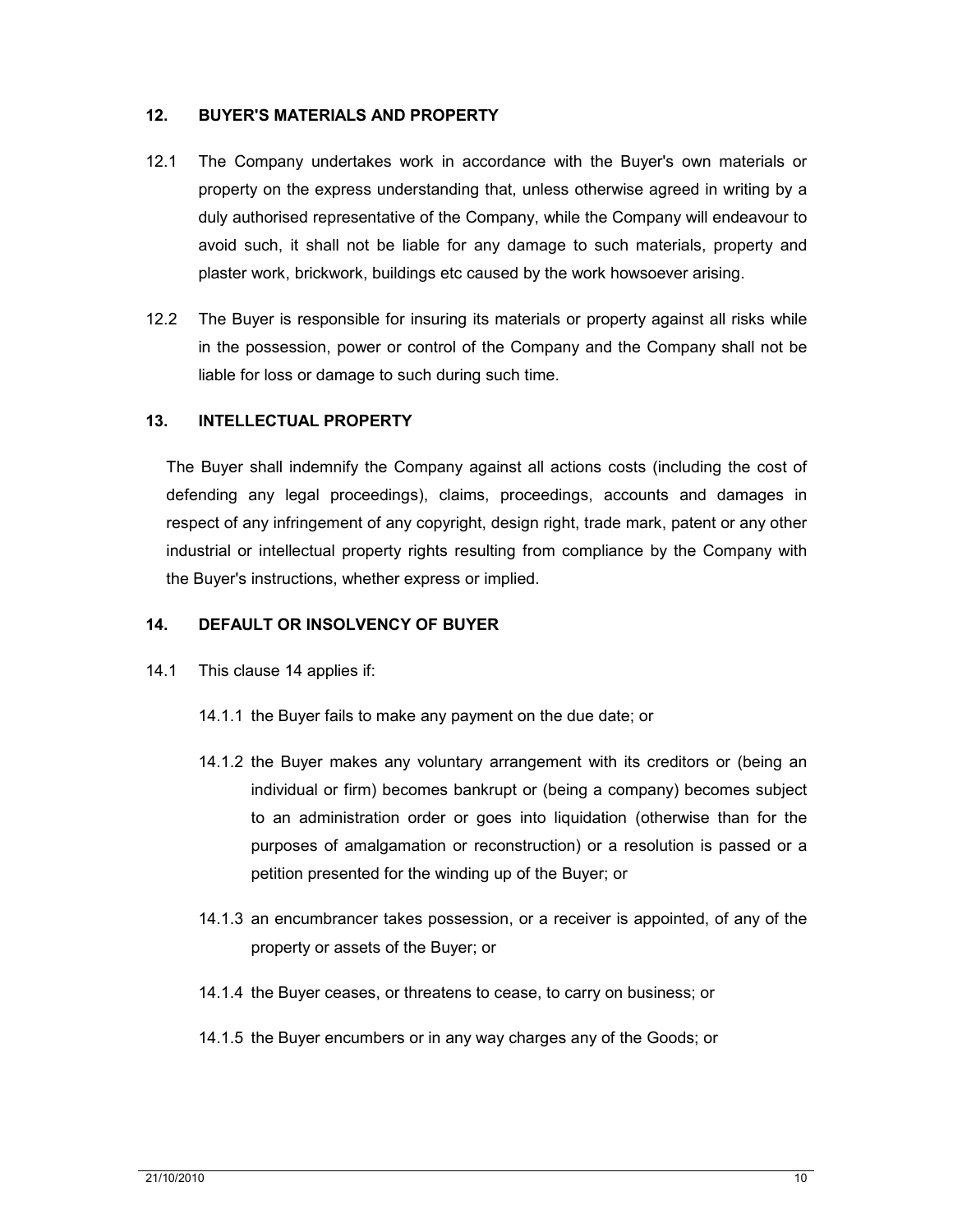- 14.1.6 the Company reasonably apprehends that any of the events mentioned above is about to occur in relation to the Buyer and notifies the Buyer accordingly.
- 14.2 If this clause 14 applies then, without limiting any other right or remedy available to the Company, the Company may:
	- 14.2.1 cancel the Contract or suspend any further deliveries under the Contract;
	- 14.2.2 and if the Goods have been delivered but not paid for the price shall become immediately due and payable notwithstanding any previous agreement or arrangement to the contrary;
	- 14.2.3 withdraw any credit facility or right to discount from the Buyer;
	- 14.2.4 appropriate any payment made by the Buyer to such of the Goods (or the goods supplied under any other contract between the Buyer and the Company) as the Company may think fit (notwithstanding any purported appropriation by the Buyer);
	- 14.2.5 charge the Buyer interest (both before and after any judgement) on the amount unpaid, at the rate of 6 per cent per annum above ANZ bank base rate from time to time, until payment in full is made. The Company reserves the right to claim interest under the Late Payment of Commercial Debts (Interest) Act 1998;
	- 14.2.6 sell to third parties Goods ordered but not delivered under this or any other contract between the Company and the Buyer; and
	- 14.2.7 the Buyer's right to possession of the Goods shall terminate immediately and the Company shall be entitled to enforce the provisions of clause 6 and in particular clause 6.4.
- 14.3 In the event of an order being cancel by the Company in the above circumstances specified in clause 14.1 or being cancelled by the Buyer the Buyer shall indemnify the Company against all its costs (including loss of profits, labour, materials and overheads) and all expenses and damages incurred by the Company in connection with the order and its cancellation (the Company giving credit for the value of the materials sold or utilised for other purposes).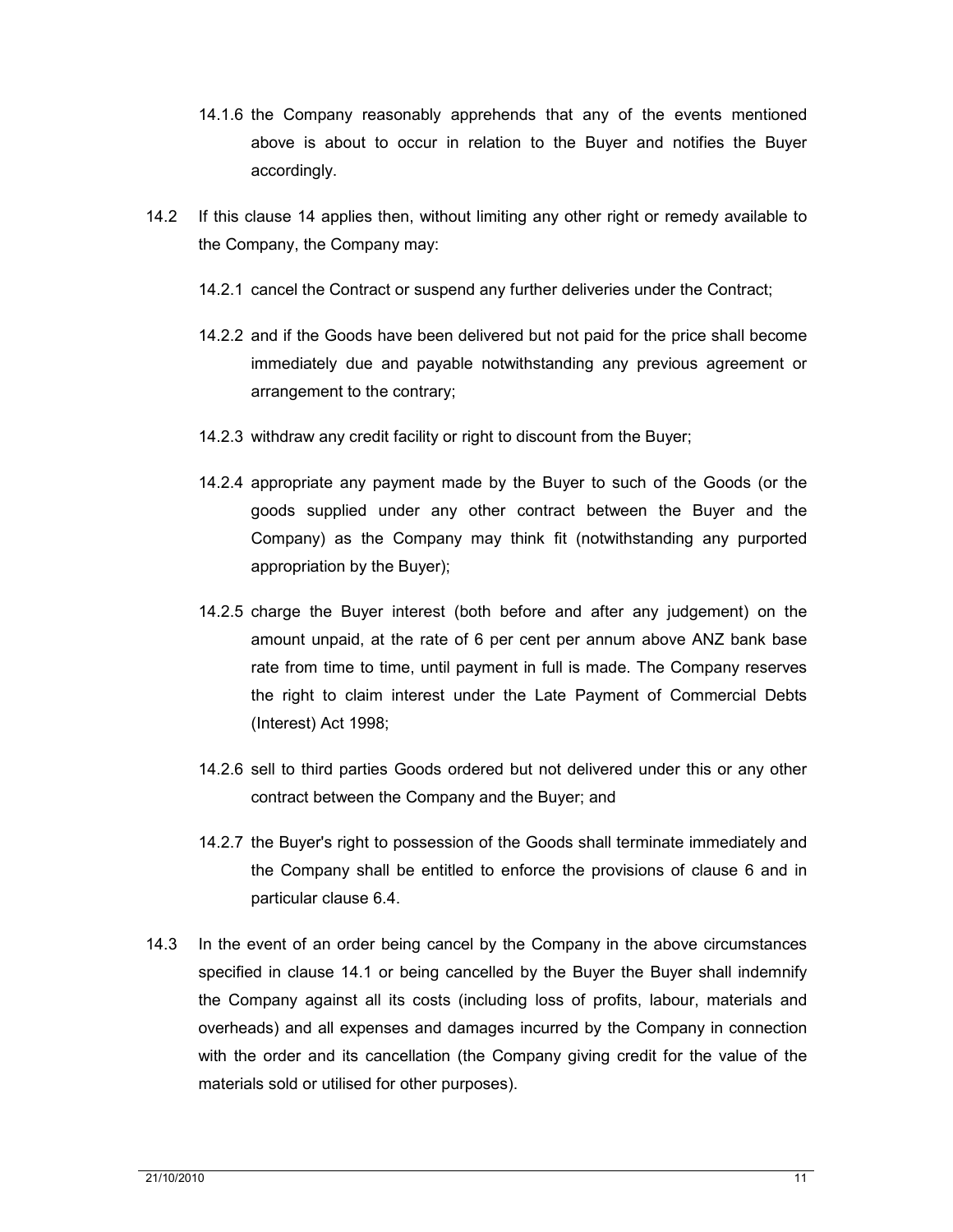### **15. NOTICES**

Any notice given under or pursuant to the Contract may be sent by hand or by post or by prepaid special delivery post or by the recorded delivery service or transmitted by telemessage or other means of telecommunication resulting in the receipt of a written communication in permanent form and, if so sent or transmitted to the address of the party shown in the face hereof, or to such other address as the party may by notice to the other have substituted therefore, shall be deemed effectively given on the day where in the ordinary course of the means of transmission it would be first received by the addressee in normal business hours.

#### **16. GENERAL**

- 16.1 The invalidity, illegality or unenforceability for any reason of any part of these terms and conditions shall not prejudice or affect the validity, legality or enforceability of the remainder.
- 16.2 No failure on the part of either party to the Contract to exercise any rights under the Contract at any time shall constitute a waiver of the Contract nor shall any single or partial exercise of any right under the contract preclude any other or further exercise of any other right. The election by either party of a particular remedy in the event of default by the other party shall not be exclusive of any other remedy and all rights and remedies of the parties hereto shall be cumulative and not exhaustive of any other rights or remedies provided by the law.
- 16.3 The Buyer shall not without the prior written consent of the Company assign transfer or sub-let the benefit or the burden of the Contract or any part of the Contract.
- 16.4 The Company may assign transfer of sub-contract the Contract or any part of the Contract to any other person or company.
- 16.5 No waiver by the Company of any breach of the Contract by the Buyer shall be considered as a waiver of any subsequent breach of the same or any other provision.
- 16.6 If any provision of these Terms is held by a court or other competent authority to be invalid or unenforceable in whole or in part the validity of the other provisions of these Terms and the remainder of the provision in question shall not be affected.